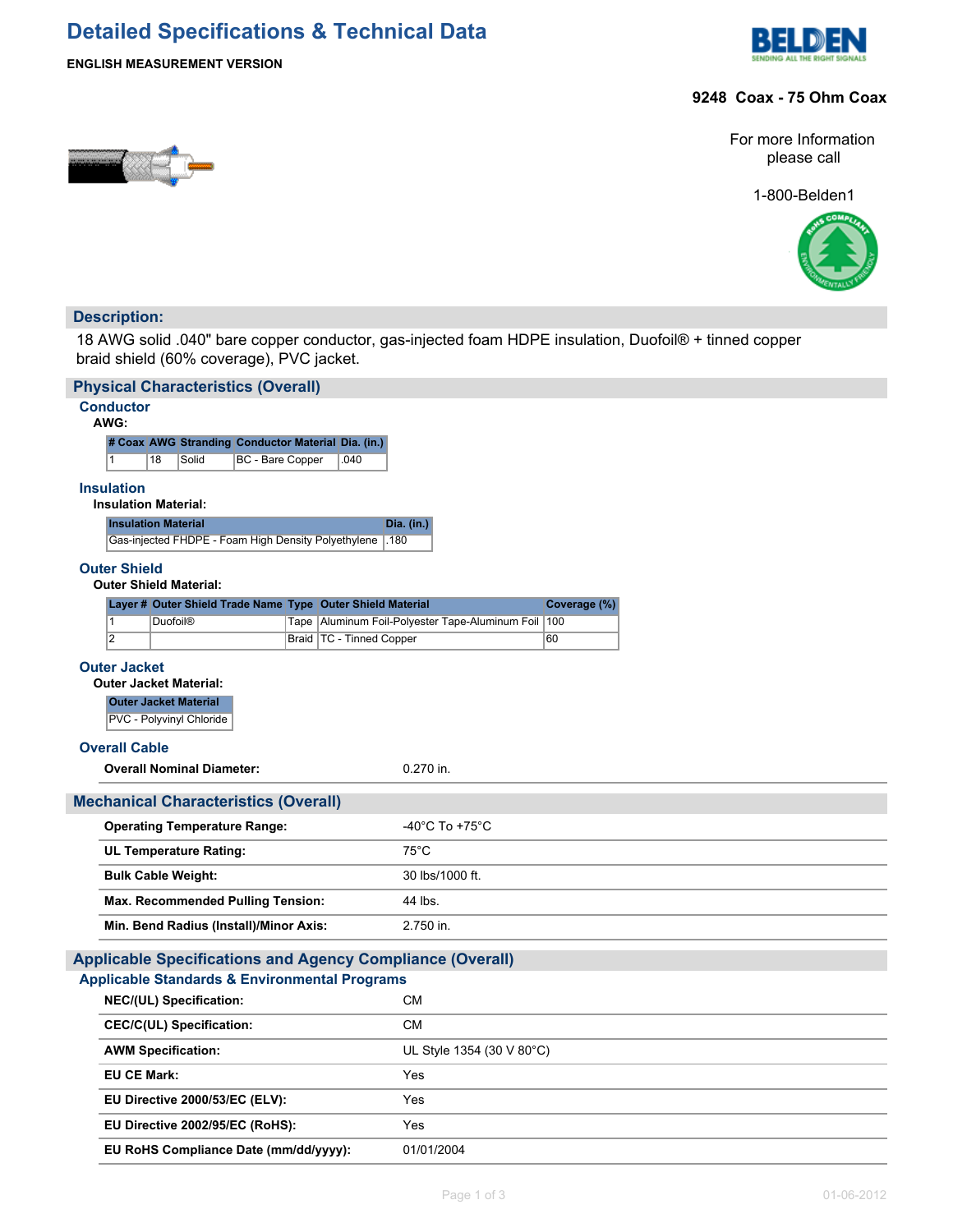# **Detailed Specifications & Technical Data**

### **ENGLISH MEASUREMENT VERSION**



#### **9248 Coax - 75 Ohm Coax**

|                                                                  | EU Directive 2002/96/EC (WEEE):                                | Yes               |  |  |  |  |  |  |
|------------------------------------------------------------------|----------------------------------------------------------------|-------------------|--|--|--|--|--|--|
|                                                                  | EU Directive 2003/11/EC (BFR):                                 | Yes               |  |  |  |  |  |  |
|                                                                  | CA Prop 65 (CJ for Wire & Cable):                              | Yes               |  |  |  |  |  |  |
| MII Order #39 (China RoHS):                                      |                                                                | Yes               |  |  |  |  |  |  |
|                                                                  | <b>RG Type:</b>                                                | 6/U               |  |  |  |  |  |  |
|                                                                  | <b>Flame Test</b>                                              |                   |  |  |  |  |  |  |
|                                                                  | <b>UL Flame Test:</b>                                          | UL1685 UL Loading |  |  |  |  |  |  |
|                                                                  | <b>Suitability</b>                                             |                   |  |  |  |  |  |  |
|                                                                  | Suitability - Indoor:                                          | Yes               |  |  |  |  |  |  |
|                                                                  | Suitability - Outdoor:                                         | Yes               |  |  |  |  |  |  |
|                                                                  | <b>Plenum/Non-Plenum</b>                                       |                   |  |  |  |  |  |  |
|                                                                  | <b>Plenum Number:</b>                                          | 89248 and 82248   |  |  |  |  |  |  |
|                                                                  |                                                                |                   |  |  |  |  |  |  |
|                                                                  | <b>Electrical Characteristics (Overall)</b>                    |                   |  |  |  |  |  |  |
|                                                                  | Nom. Characteristic Impedance:<br>Impedance (Ohm)              |                   |  |  |  |  |  |  |
| 75                                                               |                                                                |                   |  |  |  |  |  |  |
|                                                                  | Nom. Inductance:                                               |                   |  |  |  |  |  |  |
|                                                                  | Inductance (µH/ft)<br>.106                                     |                   |  |  |  |  |  |  |
|                                                                  | Nom. Capacitance Conductor to Shield:                          |                   |  |  |  |  |  |  |
|                                                                  | Capacitance (pF/ft)<br>16.2                                    |                   |  |  |  |  |  |  |
|                                                                  |                                                                |                   |  |  |  |  |  |  |
|                                                                  | <b>Nominal Velocity of Propagation:</b><br><b>VP</b> (%)<br>82 |                   |  |  |  |  |  |  |
|                                                                  |                                                                |                   |  |  |  |  |  |  |
| <b>Nominal Delay:</b><br>Delay (ns/ft)<br>1.24                   |                                                                |                   |  |  |  |  |  |  |
|                                                                  |                                                                |                   |  |  |  |  |  |  |
| Nom. Conductor DC Resistance:<br>DCR @ 20°C (Ohm/1000 ft)<br>6.4 |                                                                |                   |  |  |  |  |  |  |
|                                                                  | Nominal Outer Shield DC Resistance:                            |                   |  |  |  |  |  |  |
|                                                                  | DCR @ 20°C (Ohm/1000 ft)<br>5.6                                |                   |  |  |  |  |  |  |
|                                                                  | Nom. Attenuation:                                              |                   |  |  |  |  |  |  |
|                                                                  | Freq. (MHz) Attenuation (dB/100 ft.)                           |                   |  |  |  |  |  |  |
| 1                                                                | .30                                                            |                   |  |  |  |  |  |  |
| $\overline{5}$                                                   | .54                                                            |                   |  |  |  |  |  |  |
| 10<br>50                                                         | .70<br>1.5                                                     |                   |  |  |  |  |  |  |
|                                                                  | $\sqrt{100}$<br>2.0                                            |                   |  |  |  |  |  |  |
|                                                                  | 200<br>2.8                                                     |                   |  |  |  |  |  |  |
|                                                                  | 400<br>4.0<br>700<br>5.3                                       |                   |  |  |  |  |  |  |
|                                                                  | $\overline{900}$<br>6.1                                        |                   |  |  |  |  |  |  |
|                                                                  | 1000<br>6.5                                                    |                   |  |  |  |  |  |  |
|                                                                  | 1500<br>8.3                                                    |                   |  |  |  |  |  |  |
|                                                                  | Max. Operating Voltage - UL:                                   |                   |  |  |  |  |  |  |
|                                                                  | Voltage                                                        |                   |  |  |  |  |  |  |
|                                                                  | 30 V RMS (UL AWM Style 1354); 300 V RMS (CM)                   |                   |  |  |  |  |  |  |

**Minimum Return Loss:**